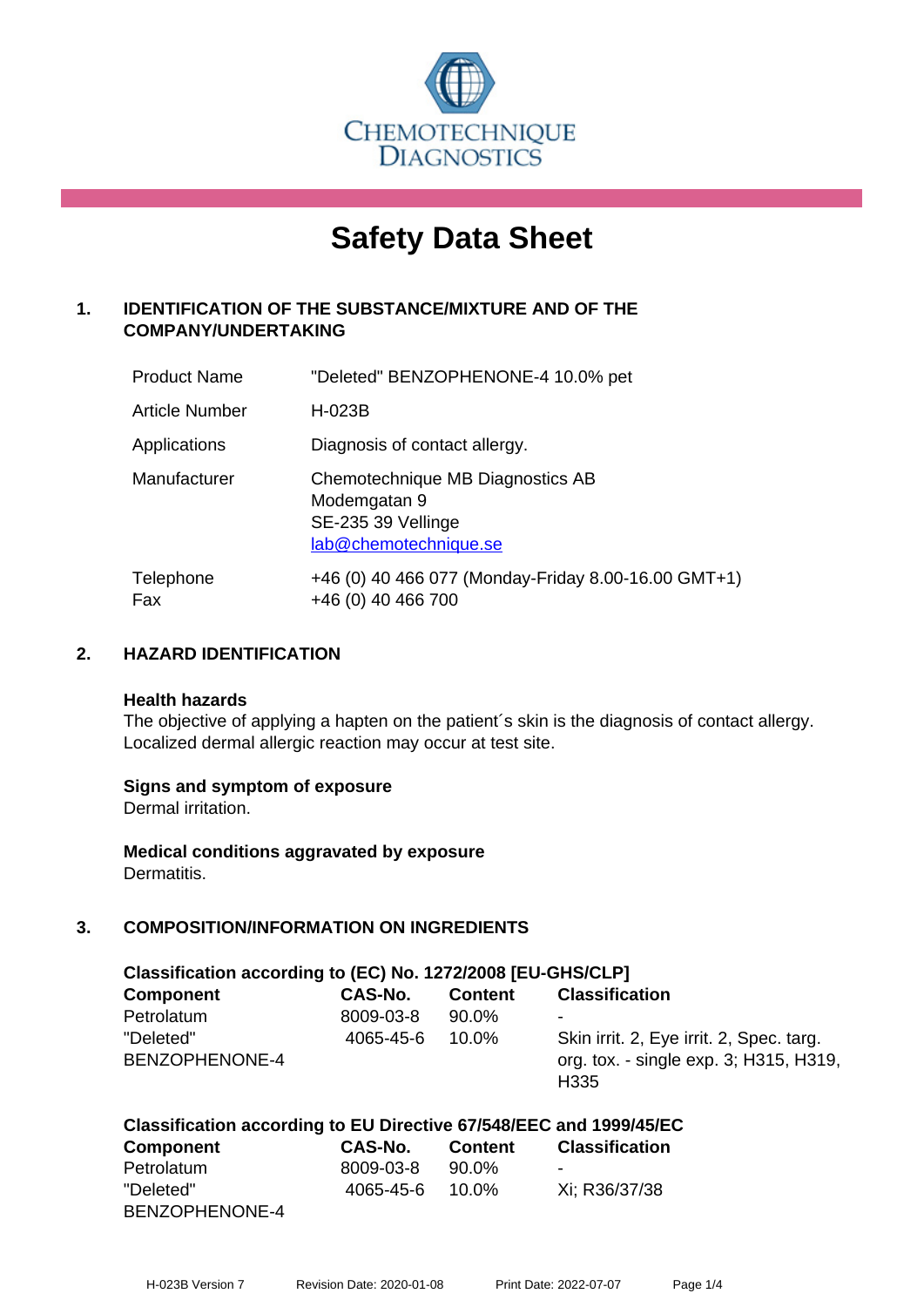#### **4. FIRST AID MEASURES**

**Emergency and first aid procedures**

Obtain medical attention.

#### **5. FIRE-FIGHTING MEASURES\***

#### **Suitable extinguish media**

CO2, powder or water spray. Fight larger fires with water spray or alcohol resistant foam.

# **For safety reasons unsuitable extinguishing agents**

Water with full jet.

# **Special protective equipment for fire-fighters** Wear self-contained respiratory protective device. Wear fully protective suit.

\*Data is shown for petrolatum only

# **6. ACCIDENTAL RELEASES MEASURES**

**Steps to be taken if material is released or spilled** Contain and place in a closed container.

# **7. HANDLING AND STORAGE**

**Precautions to be taken in handling and storage** Store dark at 5-8°C. Avoid extended exposure to light. FOR EXTERNAL USE ONLY.

# **8. EXPOSURE CONTROLS/PERSONAL PROTECTION**

**Respiratory protection** Not required.

**Ventilation** Local exhaust.

**Protective gloves** Disposal gloves.

# **Eye protection**

Not required with normal use.

#### **Work/Hygienic practices**

Wash hands after each use.

#### **9. PHYSICAL AND CHEMICAL PROPERTIES**

Odour **Odourless** 

Appearance Ivory White Semi-solid

Melting point\* 50-55° C

Boiling point\* No data available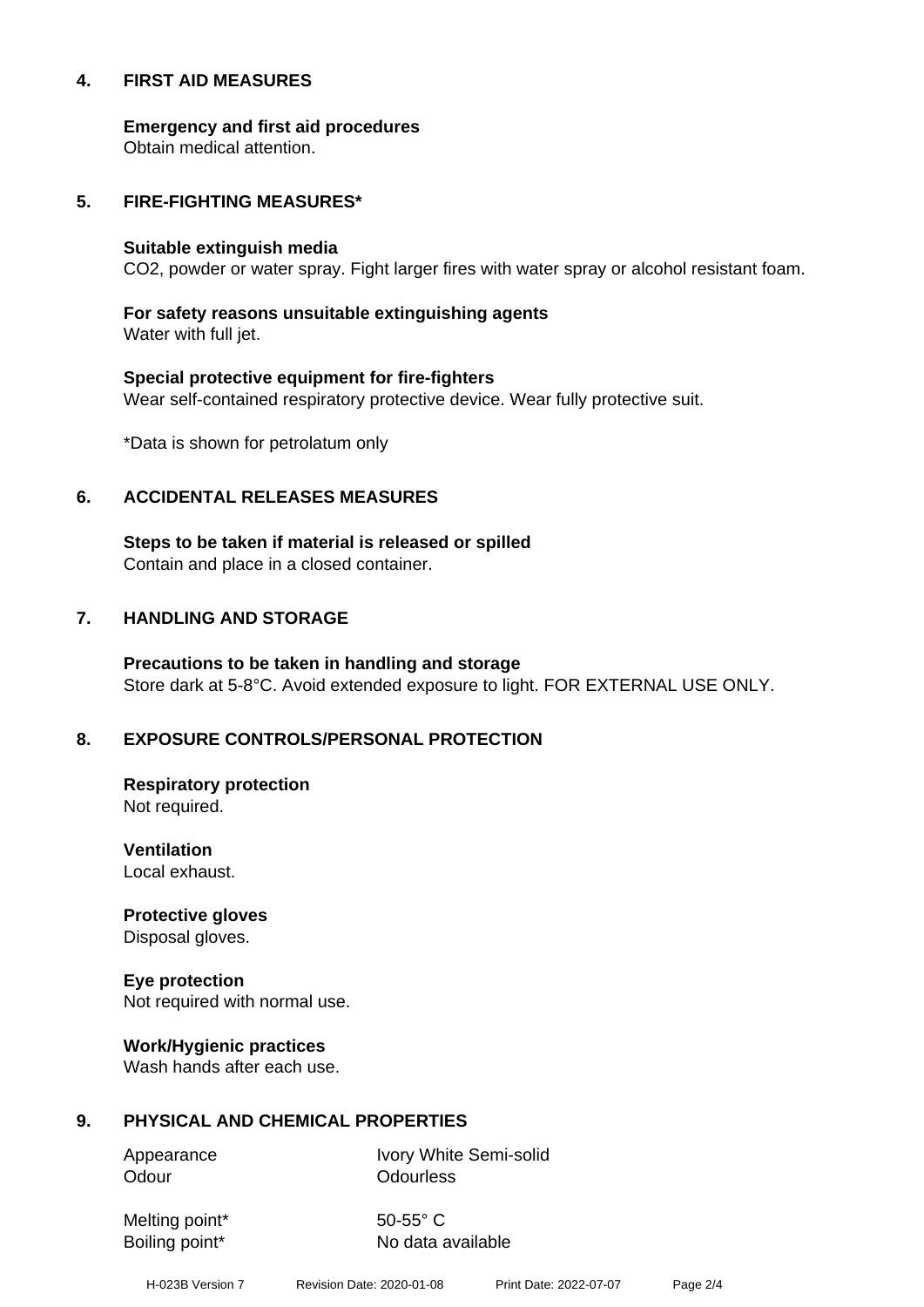Flash point\* >100°C Density\* No data available. Solubility in/Miscibility with Water\*

Self ignition\* Product does not self ignite. Danger of explosion\* Product does not present an explosion hazard. Insoluble

\*Data is shown for petrolatum only

# **10. STABILITY AND REACTIVITY**

#### **Incompability**

May react with strong oxidizing agents.

#### **Stability**

Stable at recommended storage conditions.

#### **Hazardous byproducts**

Combustion may generate CO, CO2 and other oxides.

#### **Hazardous polymerization**

Will not occur.

# **11. TOXICOLOGICAL INFORMATION**

No data available.

#### **12. ECOLOGICAL INFORMATION**

No data available.

#### **13. DISPOSAL CONSIDERATIONS**

#### **Waste disposal method**

Comply with federal, state/provincial and local regulation.

#### **14. TRANSPORT INFORMATION**

Not dangerous goods.

#### **15. REGULATORY INFORMATION**

The classification is according to the latest editions of the EU lists, and extended by company and literature data.

#### **16. OTHER INFORMATION**

#### **Text of H-statements and R-phrases mentioned in Section 3**

| Skin irrit. 2<br>Eye irrit. 2<br>Spec. targ. org. tox. - single exp. 3 |                           | Skin irritation (Category 2)<br>Eye irritation (Category 2)<br>Specific target organ toxicity - single |          |
|------------------------------------------------------------------------|---------------------------|--------------------------------------------------------------------------------------------------------|----------|
| H-023B Version 7                                                       | Revision Date: 2020-01-08 | Print Date: 2022-07-07                                                                                 | Page 3/4 |